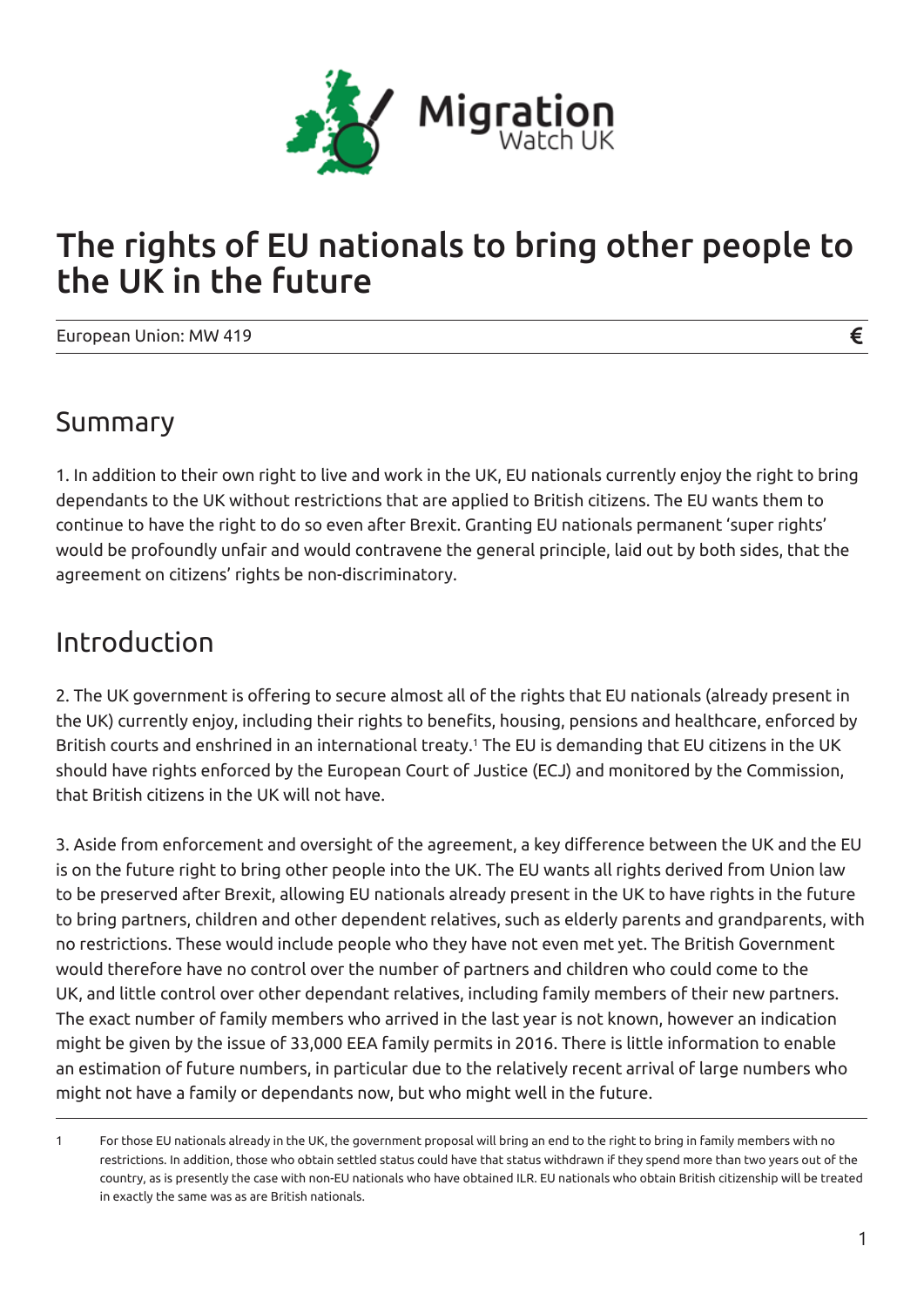4. The effect of the EU proposals would be to require the UK to admit people who currently have no connection whatsoever with the UK or with any EU citizen in the UK with potential burdens on the taxpayer which could continue for many decades. As UK citizens would not have equivalent rights, this could well become a running sore in our future relationship with EU citizens resident in the UK.

# The EU Position on future family migration in the Brexit Negotiations

5. The position of the EU is that all rights 'derived from Union law' should be preserved under the Withdrawal Agreement on citizens' rights.<sup>2</sup> At present this includes the right to bring in family members and dependants (regardless of nationality) where EU nationals exercise their right to free movement and move to another EU member state.

6. The Directive 2004/38/EC relating to free movement of EU citizens across the bloc states: 'The right of all Union citizens to move and reside freely within the territory of the Member States should, if it is to be exercised under objective conditions of freedom and dignity, be also granted to their family members, irrespective of nationality.'3

## The UK Position on future family migration in the Brexit Negotiations

7. The UK takes the position that, up until the date that the UK leaves the EU, those exercising their right to free movement can continue to bring in their family members as at present. However, after the UK's departure, the right to bring family members should be governed by the existing arrangements (or future arrangements) that apply to British nationals (and non-EU nationals with Indefinite Leave to Remain) wishing to bring a non-EU family member to the UK. These involve a minimum income of £18,600 for those wishing to sponsor a partner and a requirement to show that, in the case of parents or grandparents, they are dependent on the sponsor, that care cannot be provided for in their home countries and that they will not be a cost to the taxpayer.

8. The EU and the UK clearly disagree on this issue. The UK government is of the view that there should be equal treatment of EU and UK nationals alike in post-Brexit Britain.

<sup>2</sup> See EU Commission, ANNEX to the Recommendation for a Council Decision authorising the opening of the negotiations for an agreement with the United Kingdom of Great Britain and Northern Ireland setting out the arrangements for its withdrawal from the European Union, May 2017, URL: https://ec.europa.eu/info/sites/info/files/annex-recommendation-uk-eu-negotiations\_3-may-2017\_ en.pdf

<sup>3</sup> EU Directive 2004/38/EC, URL: http://eur-lex.europa.eu/LexUriServ/LexUriServ.do?uri=OJ:L:2004:158:0077:0123:en:PDF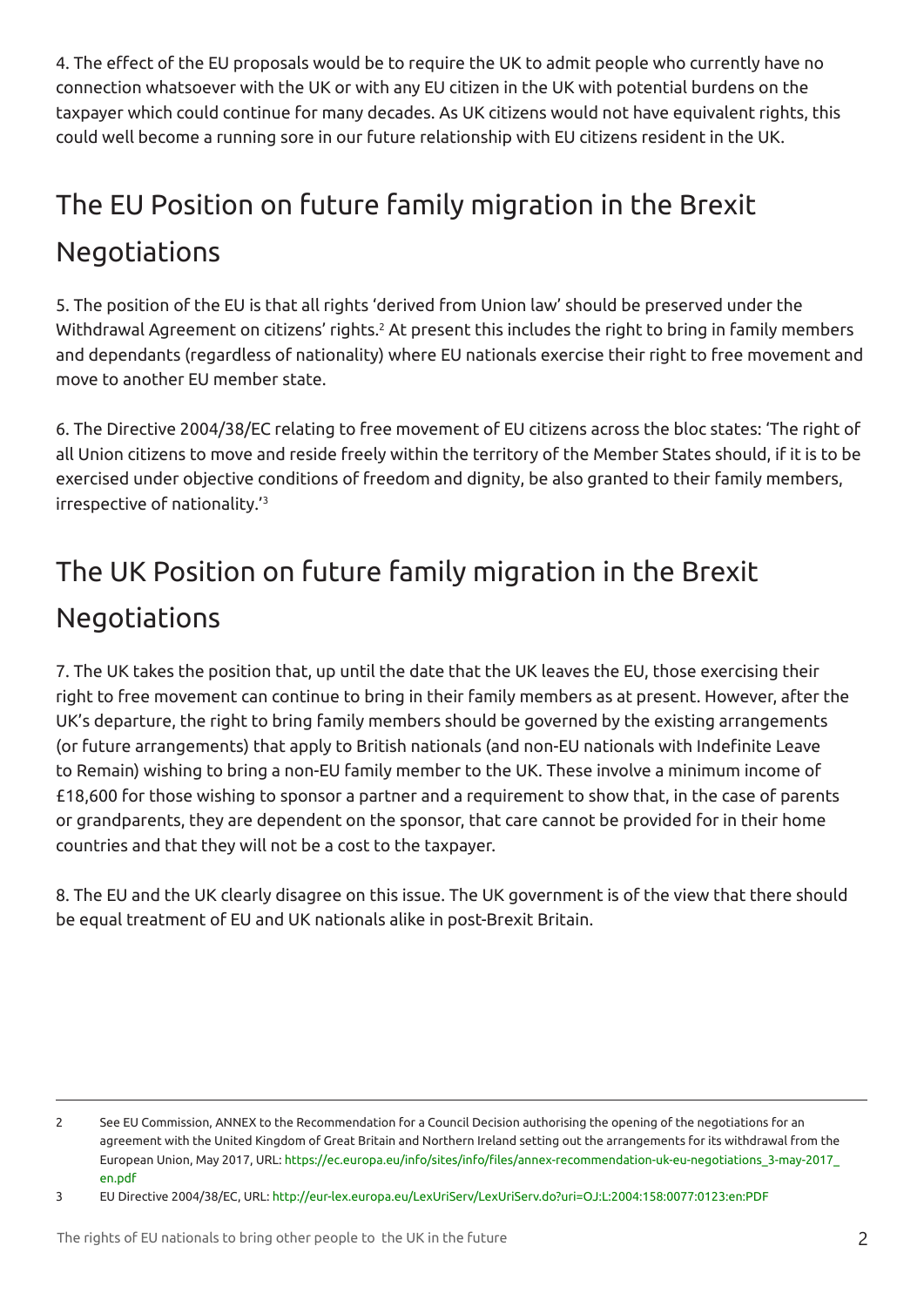## Who is a family member in EU law?

9. Family members are defined in EU law as a spouse or partner and their direct descendants under the age of 21 as well as their dependent direct relatives in the ascending line. These family members have the right to enter and reside with their EU family member. There is also provision for other dependents or members of a household of the Union citizen for whom entry and residence should be facilitated. These cases are to be decided by national governments which have to justify any denial of entry or residence. Case law so far has leant in a liberal direction as to who can qualify under these provisions, including half-siblings and nephews. Fuller details are at Annex A.

### Implications

10. An agreement on citizens' rights which creates a class of people with 'super rights' would go well beyond the rights accorded to British citizens. EU nationals would be able to bring a wide range of family members to the UK with no restriction whereas British citizens would have to fulfill a minimum salary requirement of £18,600 if they wished to bring in a partner and a larger sum if children are involved. Franklin Dehousse describes this situation as the creation of a 'super-privileged caste' and goes on to say that, were this to be enforced by the ECJ, it would be comparable to the situation in 1930s Shanghai whereby British citizens were not subject to the jurisdiction of local courts.<sup>4</sup>

11. Quite apart from the fairness aspect, Britain would have no control over the level of family migration for decades to come. This would have significant implications for a range of policy areas and for population growth more generally.

#### Family migration from the EU – The recent past

12. The number of EU migrants who have previously relied on the provisions of Directive 2004/38/EC to move to the UK accompanied by their family members who are also EU nationals (but who are not exercising a treaty right themselves as a worker, job seeker, self-employed, student or self-sufficient) is unknown as no visa or permit is required for EU nationals wishing to enter the UK.

13. The UK does however require that non-EU family members who are accompanying their EU family members to the UK first obtain an EEA family permit in order to enter the country (although the ECJ ruled against this requirement in 2014). In 2005 over 24,000 were granted, falling to under 19,000 in 2008 before rising again to 33,000 in 2016. See Figure 1 below.

<sup>4</sup> http://www.egmontinstitute.be/eu-exaggerating-in-its-demands-for-brexit/ and http://www.lawyersforbritain.org/files/eu-citizensprivileged-caste-foreign-court.pdf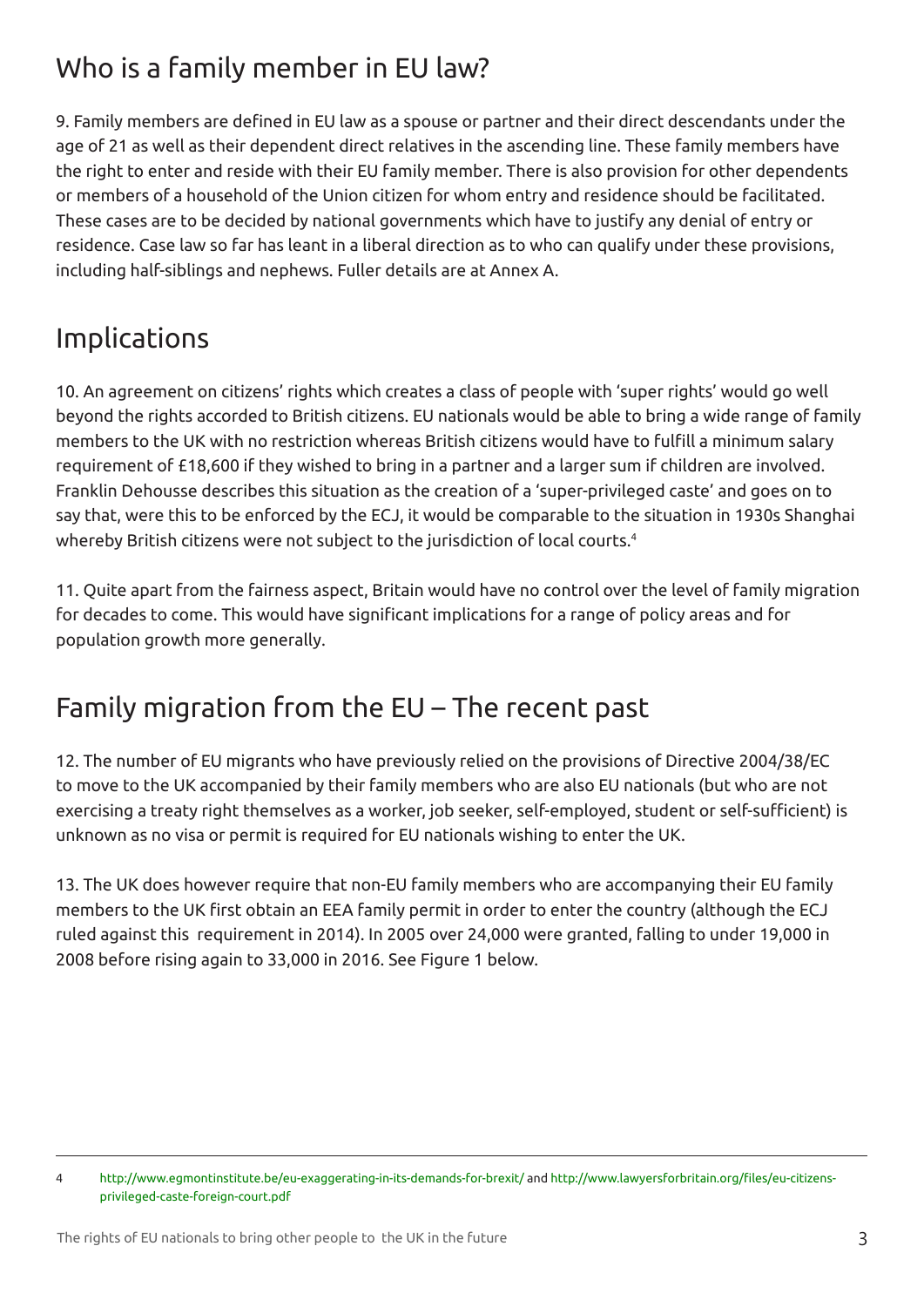

Figure 1. Grants of EEA Family Permits to non-EEA nationals, 2005-2016.

14. These EEA family permit holders will be the non-EU family members of both new EU arrivals to the UK and EU citizens already resident in the UK. After Brexit, new arrivals from the EU should fall if the government restricts the right to work to those offered skilled jobs. However, over three and a half million EU residents are currently in the UK and could bring family members to join them in the UK after Brexit if the EU proposals were to be accepted in their present form. The UK government would have no control over the numbers. The EU also wish the ECJ to have jurisdiction over the agreement, which would be very likely to come down in favour of the EU citizen, rather than the UK government in cases where entry/residence was denied.

#### Implications for Public Services and Welfare

15. There would also be implications for the public purse if the right of existing EU migrants to bring future family members to the UK was to be preserved.

#### *NHS*

16. At present, EU nationals below pensionable age living in the UK are entitled to NHS healthcare on the same basis as a UK national if they can demonstrate that they are 'ordinarily resident'. This will be the case for most workers and their families. Those who are living in the UK but who become entitled to a state pension in their home country at the same time also become 'insurable' by their home country (or more generally the country in which they spent the greater part of their working life) for the purposes of healthcare provision. Such people should then obtain an S1 form which allows the UK government to reclaim the costs of healthcare from their home country (or the country which is insuring them). For those visiting or studying, the European Health Insurance Card (EHIC) allows them to access NHS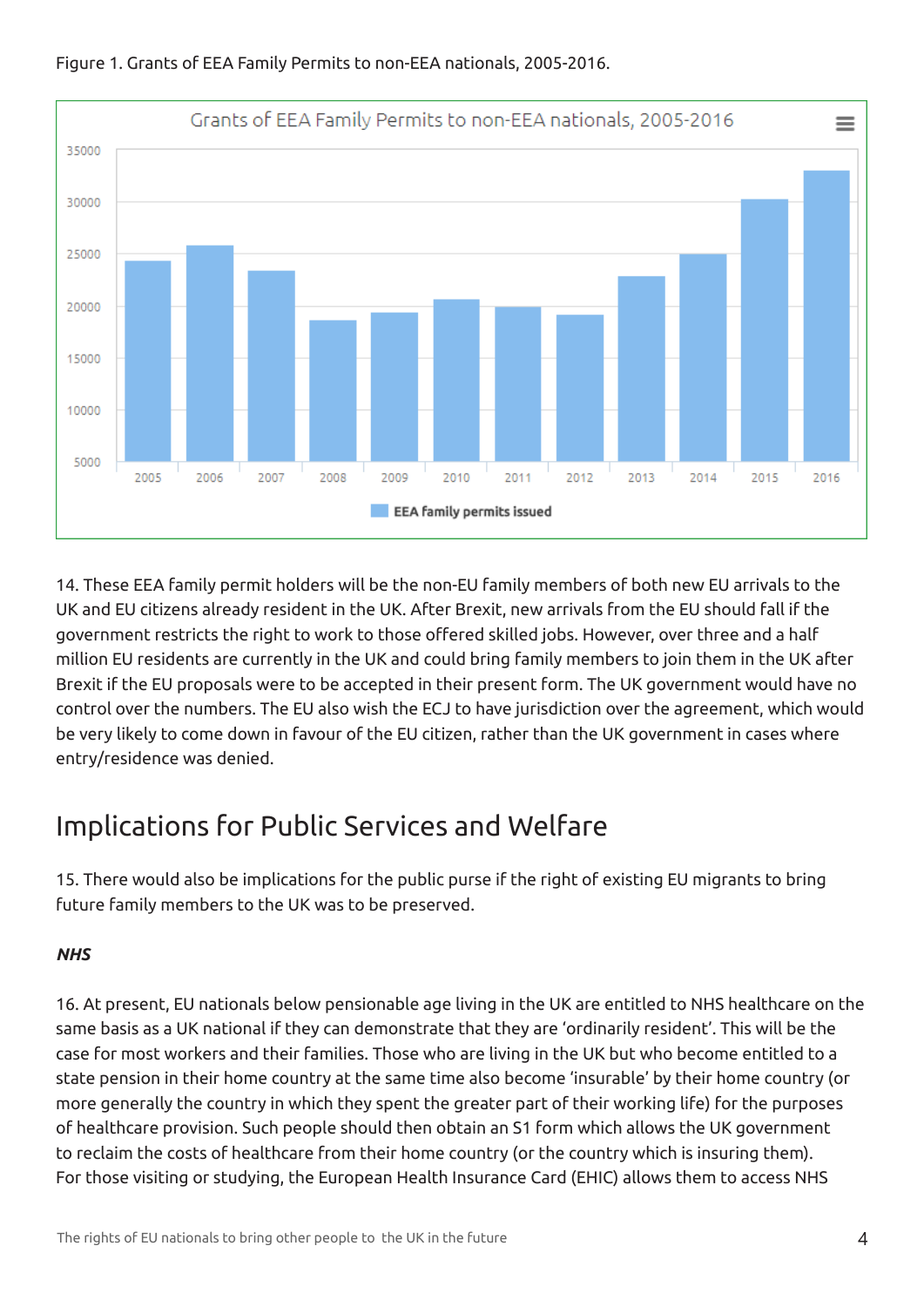healthcare, the cost of which is then reclaimed from their home country by the UK government.

17. The government has stated in its policy document on citizens' rights that it wishes 'to protect the healthcare arrangements currently set out in EU Regulations and domestic UK law for UK nationals and EU citizens who benefit from these arrangements before the specified date.'<sup>5</sup>

18. This suggests that the government envisages that all of those EU citizens already living in the UK will continue to access healthcare in the UK, either paid for by the UK government in the case of those below pensionable age, or paid for by the country from which they draw their state pension.

19. It also suggests that there will be new arrangements for the healthcare provison of new EU migrants although the UK government has not indicated what these new arrangements might be. Were the agreement on citizens' rights to reflect EU demands, then presumably this new arrangement would apply to future family members, including elderly parents/grandparents.

20. However, because access to the NHS system is based on 'ordinary residency', it is possible in practice for EU nationals who are not entitled to healthcare provision paid for by the UK to access such care anyway without their home country being charged. This is because such patients must be identified by individual hospitals where treatment is accessed in order for the hospital trust to charge their home country under either the S1 or EHIC system. Some hospitals will no doubt be better than others at identifying such patients but clearly not all patients are being identified at present. In an answer to a Parlimanetary Question in January 2017 the Parliamentary Under-Secretary at the Department of Health stated: 'Since its inception in 2013, the Department of Health's Visitor and Migrant NHS Cost Recovery Programme has been working to design and implement key improvements to ensure that those people who should pay for National Health Service care in England are identified and charged. The Department has also been working closely with the NHS to improve rates of recovery where these healthcare costs are the responsibility of other member states of the EEA via the European Health Insurance Card, S1 and S2 mechanisms.'6

21. Average annual spending on health services across all age groups was £2,069 in 2013/4. However, spending on the elderly is considerably more with spending on those over 80 years of age, treble the average spend at over £6,000 a year.<sup>7</sup> The right to bring elderly people, who could include the elderly grandparents of someone an EU national has not even met yet, could therefore impose considerable costs on an already tight NHS budget. Even if just 1,000 elderly parents/grandparents came to join the family member of an EU national in the UK, this could potentially cost the NHS up to £6 million if Visitor and Migrant NHS Cost Recovery Programmes failed to identify and charge their home countries for their care.

<sup>5</sup> The 'specified date' is a date between the referendum and the UK's departure from the EU, after which new migrants cannot expect to have their rights protected.

<sup>6</sup> PQ Lord Laird, January 2017, URL: http://www.parliament.uk/business/publications/written-questions-answers-statements/writtenquestion/Lords/2017-01-10/HL4559/

<sup>7</sup> Guardian, 'Ageing Britain: Two-fifths of NHS budget is spent on over-65s', January 2016, URL: https://www.theguardian.com/ society/2016/feb/01/ageing-britain-two-fifths-nhs-budget-spent-over-65s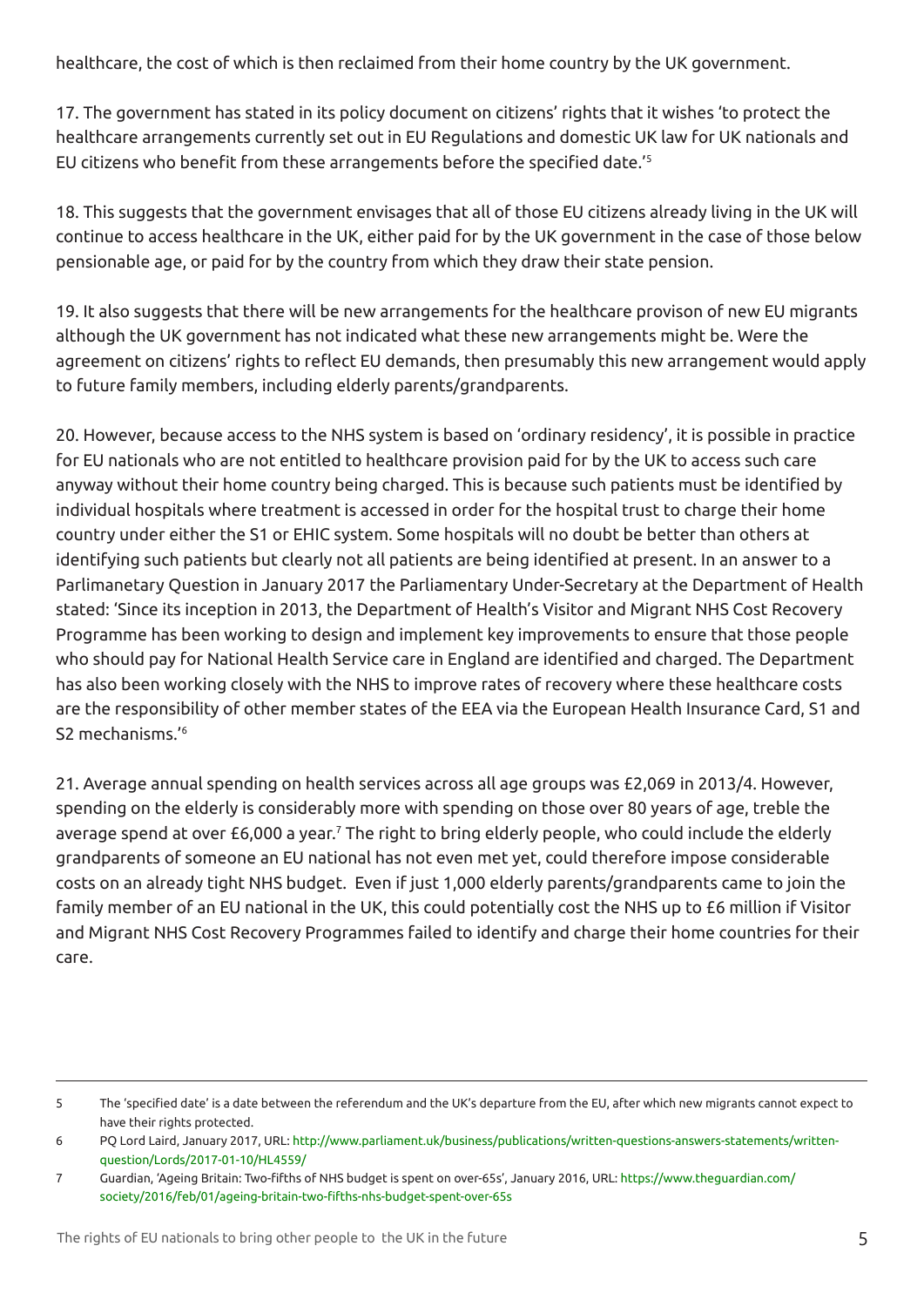#### *Pensions and Welfare*

22. At present, EU nationals living in the UK who do not qualify for a pension from the country in which they worked, or have only a small pension entitlement (whoever pays it) are likely to be entitled to UK pension credit. Pension credit tops up the income of those whose weekly income is below £160 per week for a single person and £254 for a couple. EU nationals who are dependants of EU workers and selfemployed people are also entitled to pension credit.<sup>8</sup> If an EU dependent relative of an EU national is not entitled to a pension in their home country and has no other income then they could receive the full value of pension credit of £160 per week or £8,300 a year in the UK. They may additionally be entitled to social housing or Housing Benefit.

23. The EU and the UK have stated that they wish to protect the rights of EU nationals currently living in the UK (and UK nationals living elsewhere) in respect of social security provisions set out in EU legislation. This is likely to mean that they are agreed that dependants already resident in the UK should continue to be entitled to pension credit after withdrawal if they qualify. These rights are clearly personal to those already here at any cut-off date. However, this leaves open the question of whether someone who is not in the UK at the cut-off date (for example someone's 50-year old parent who has lived all their life in another EU country) should effectively have the right in, say, 15 years time to come to the UK and be entitled to UK residency and benefits.

24. Were the citizens' rights agreement to allow entry of other people on the current basis, and were dependants of EU nationals to continue to be eligible for pension credit and other benefits in the UK, this could act as an incentive to bring elderly family members to the UK and could have significant implications for the public purse.

20th September 2017

<sup>8</sup> See page 65 of URL: https://www.gov.uk/government/uploads/system/uploads/attachment\_data/file/640785/pension-credit-detailedguide-pc10s.pdf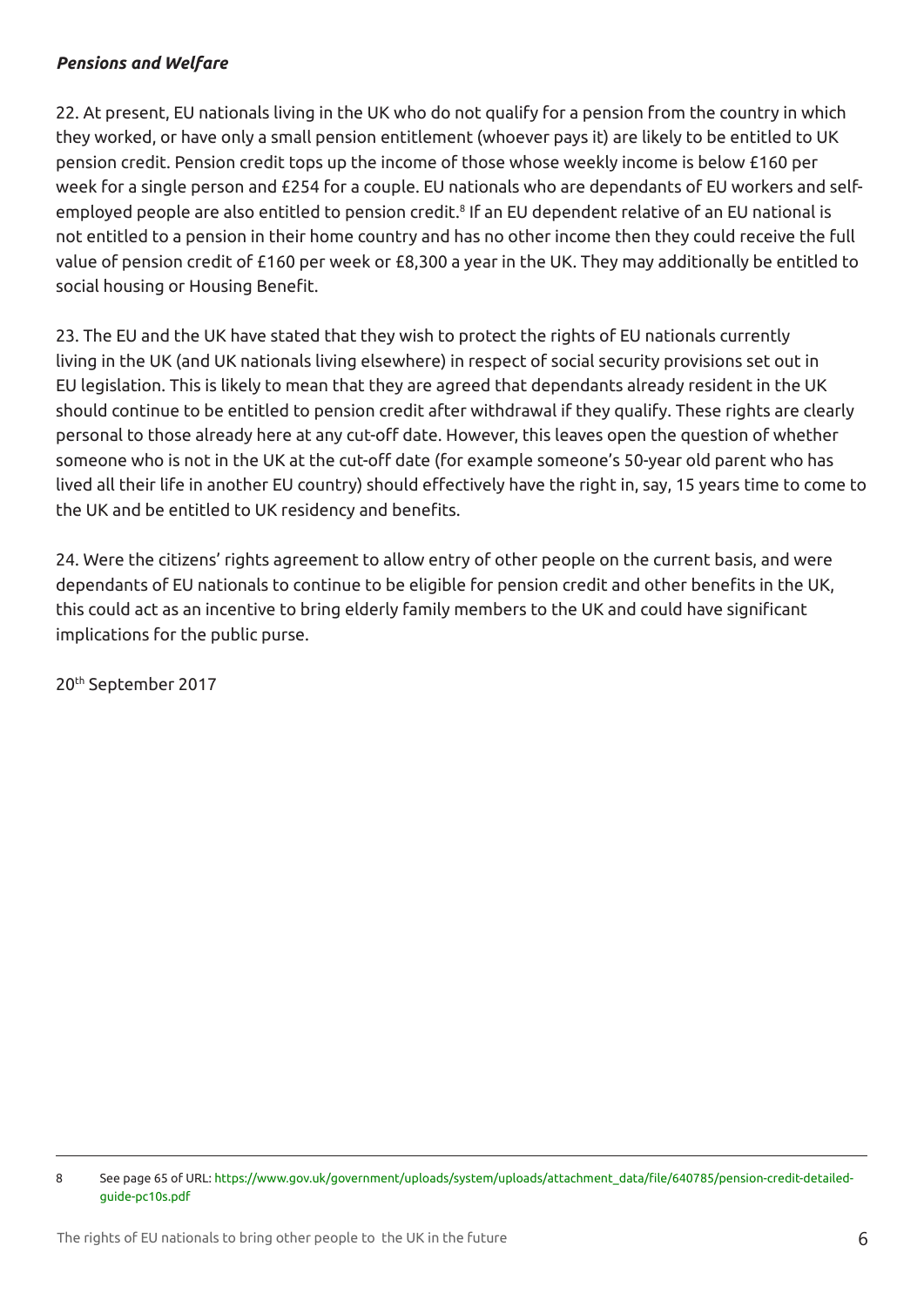### Annex – Family members in EU law and Case law

1. 'Family members' are defined in EU law in Article 2 (2) (a), (b), (c) and (d) of EU Directive 2004/38/EC. A family member is defined as:

- a. Spouse
- b. a partner with whom the Union citizen has contracted a registered partnership, on the basis of the legislation of a Member State, if the legislation of the host Member State treats registered partnerships as equivalent to marriage and in accordance with the conditions laid down in the relevant legislation of the host Member State;
- c. direct descendants who are under the age of 21 or are dependants of the spouse or partner as defined in point (b);
- d. dependant direct relatives in the ascending line of the spouse or partner as defined in point (b);

2. All of these immediate family members enjoy the right to enter and to reside in the Member State.

3. In addition, Article 3 (2) (a) and (b) of the Directive states that a Member State shall 'in accordance with its national legislation, facilitate entry and residence' for the following:

- a. Any other family members, irrespective of their nationality, not falling under the definition in point 2 of Article 2 who, in the country from which they have come, are dependants or members of the household of the Union citizen having the primary right of residence, or where serious health grounds strictly require the personal care of the family member by the Union citizen.
- b. a partner with whom the Union citizen has a durable relationship, duly attested.

4. The extended family members listed above in Article 3 (2) (a) and (b) do not have an automatic right to enter and reside however Member States must '*facilitate entry and residence*' according to their national legislation. The legislation in question is actually an EU Directive. The Treaty on the Functioning of the EU requires the following: 'A directive shall be binding, as to the result to be achieved, upon each Member State to which it is addressed, but shall leave to the national authorities the choice of form and methods.' This means that national governments have the right to decide the terms under which entry and residence is allowed. However, the Directive states that 'The host Member State shall undertake an extensive examination of the personal circumstances and shall justify any denial of entry or residence to these people.'

5. All of the EU legislation outlined above was transposed into UK legislation by the Immigration (European Economic Area) Regulations 2006, as amended by the Immigration (European Economic Area) (Amendment) Regulations 2009 ('the Immigration Regulations').

#### Case Law

6. Article 3 (2) (a) which widens the definition of a family member is vague. Its remit was considered by the ECJ following a referral from the Upper Tribunal (Immigration and Asylum Chamber) for a preliminary ruling. The case concerned an Irish national living in the UK who was married to a Bangladeshi national and who wished to obtain first, EEA family permits, and later, residence permits for the brother, half